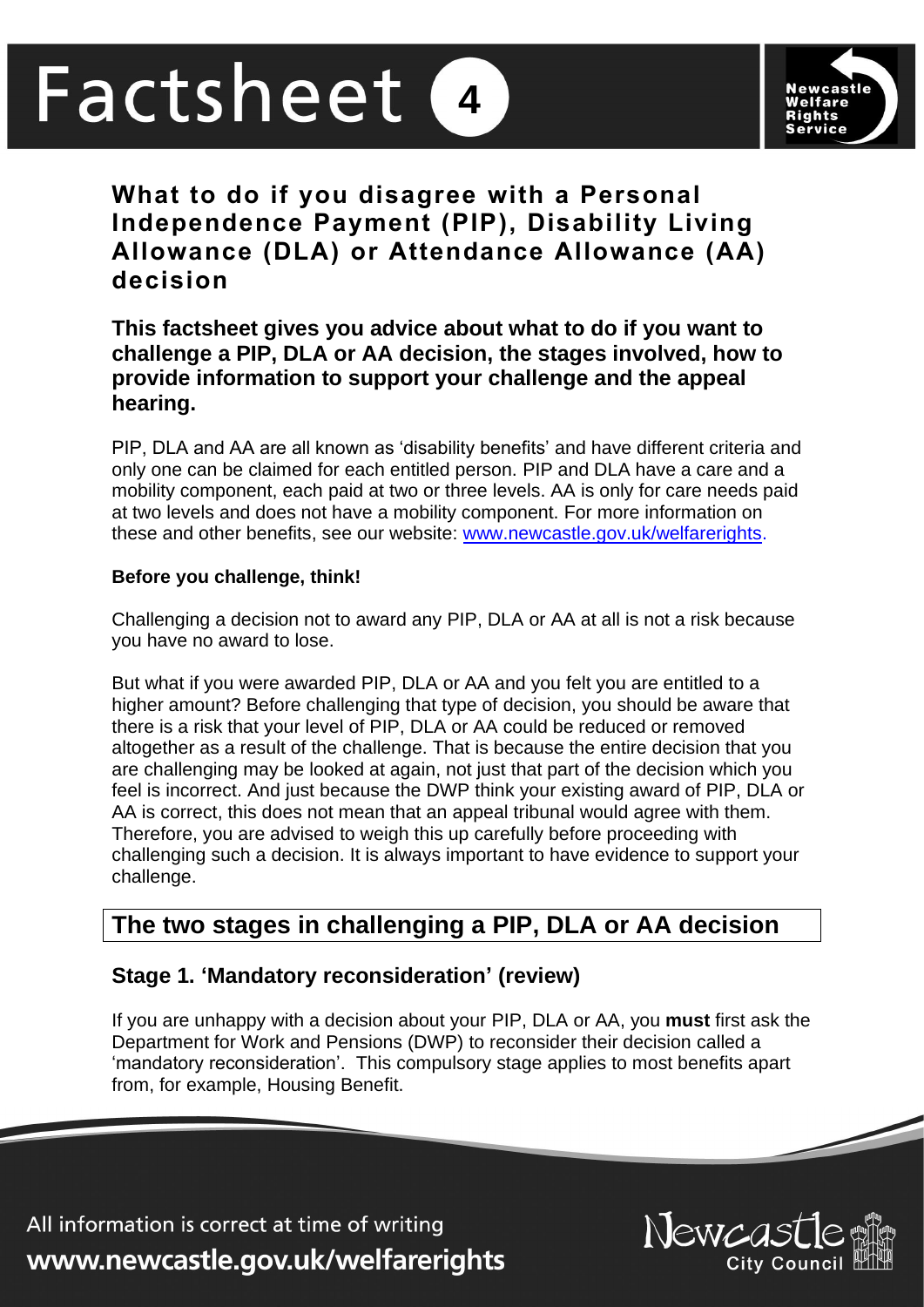You can ask for a mandatory reconsideration by phone, but it is better to make the request in writing to confirm it was made. You can write your own request but you can also download a form from the gov.uk website, which you can type into and print off to send: [www.gov.uk/mandatory-reconsideration.](http://www.gov.uk/mandatory-reconsideration)

Your mandatory reconsideration request has to arrive at the DWP within one month of the date of the decision – which is found on the decision letter. An extension of this time can be requested in limited circumstances. Your request need only say you disagree with the decision for example:

"I believe you have underestimated the degree of my disability and consequently underestimated the extent of my problems and/or the difficulties I have regarding the criteria. I do not believe that the decision maker has fully considered my medical condition and any medical evidence in relation to the assessment criteria."

However, if you wish, you can also ask for "a copy of the medical assessment and all other medical information that was used when making their decision". And that "they do not take any further action until you have had the chance to respond to that evidence." This gives you the chance to compare it and maybe get more supporting evidence. You can provide supporting information at this and each stage (see 'supporting information' below). Then you send in any points you want to make and the further evidence. After that you will get a decision.

If the DWP ring you to explain their decision, make sure they still send you the decision.

# **Stage 2. Appeal ('Direct Lodgement')**

If you are unhappy with this mandatory reconsideration decision, you can then appeal directly to the HM Courts and Tribunals Service (the Tribunals Service) on the form SSCS1. It has to arrive at the Tribunals Service within one month of the date of the decision. A late appeal can be made outside this time limit and up to 12 months, but you must show good reasons for lateness. If you are posting an appeal form, send it by first class post and allow at least two days for it to get there. The last page of the form tells you where to send it. You should ask for a "proof of posting" from the Post Office. You can get the form SSCS1 from the DWP, an advice agency or [gov.uk website,](https://www.gov.uk/government/publications/appeal-a-social-security-benefits-decision-form-sscs1) where you can either print it off to complete by hand or complete it online then print it off to send. You can also [appeal a Personal Independence](https://www.gov.uk/appeal-benefit-decision/submit-appeal)  [Payment \(PIP\) decision online.](https://www.gov.uk/appeal-benefit-decision/submit-appeal) It is quicker to appeal the decision online.

Some points on completing the SSCS1:

- You must enclose with it the DWP mandatory reconsideration decision letter.
- In section 4 'About your representative (if you have one)'. Do not assume that an organisation will represent you just because it has helped you in the past. You must check with them. If they do agree to represent you, you must keep them informed of any changes or letters you receive.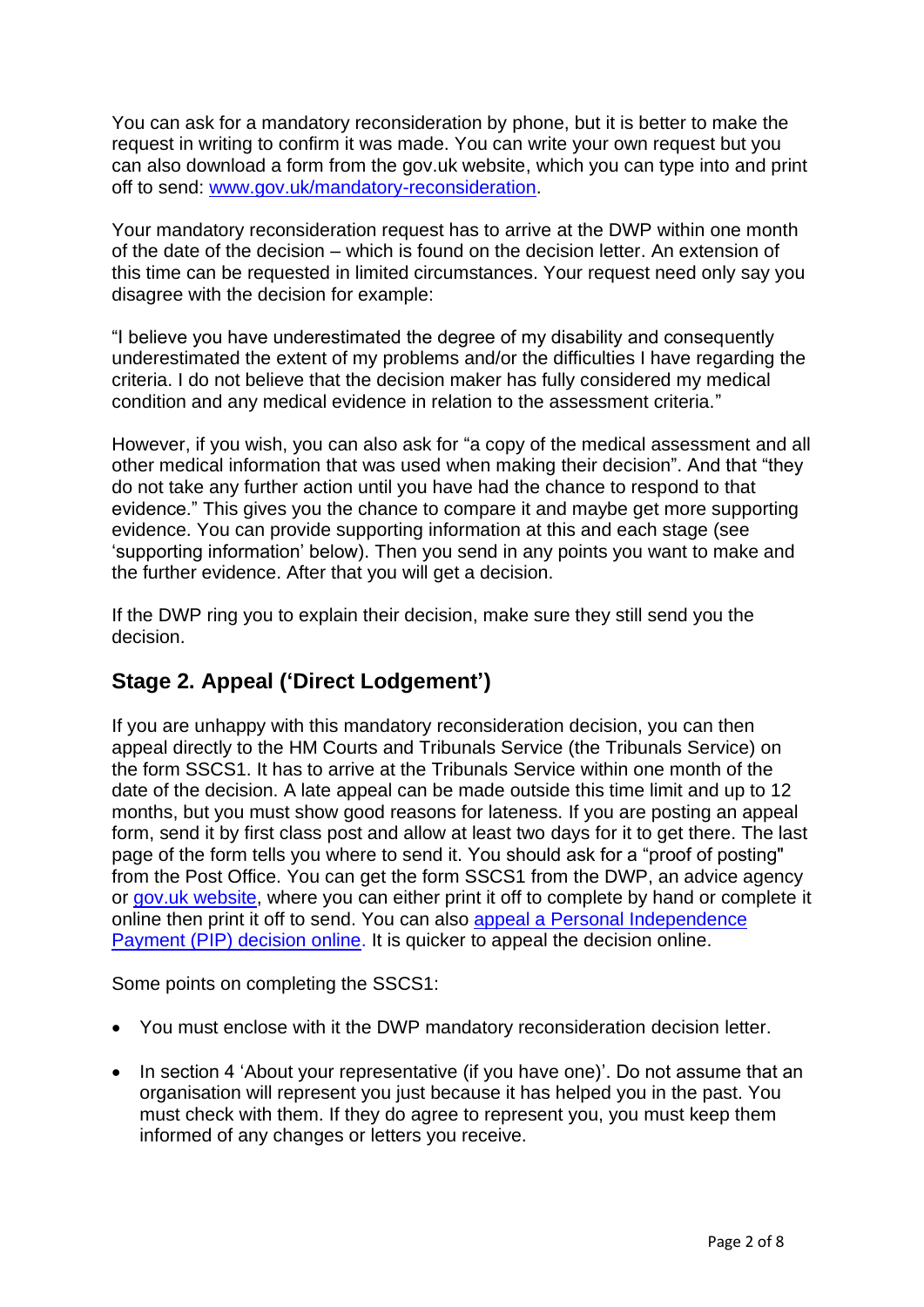• In section 5, the 'Grounds for appeal' box, we suggest you write something like:

"I wish to appeal against the decision on my Personal Independence Payment (or Disability Living Allowance). I do not believe that the decision maker has fully considered my medical condition and any medical evidence in relation to the assessment criteria. I request a copy of the medical assessment or any other medical information be sent to me."

It can be worded differently for a child.

- Section 6. Tribunals prefer claimants to attend and statistically you have a better chance of success if you do.
- Section 7. If a representative has agreed to come with you to the tribunal, check what dates they cannot make. Also see next pages.
- Again, you may want to include supporting evidence from, for example, a professional who knows you. See 'supporting information …' below. If your appeal contains further or new evidence, the DWP should look again at its decision. If the DWP does not change its decision, the appeal process will continue. See "What happens after you appeal?" below.

# **What happens after you appeal?**

The Tribunal Service will confirm they have received your appeal. The Department for Work and Pensions (DWP) office should write a response.

If the DWP partly or fully decides in your favour, your appeal ends and if unhappy with that new decision, you will have to make a new appeal. Otherwise, the appeal continues, and you will be sent a bulky set of appeal papers which includes the DWP's reasons for its decision and a response to your appeal. You may wait several months before you receive these appeal papers.

#### **Supporting information**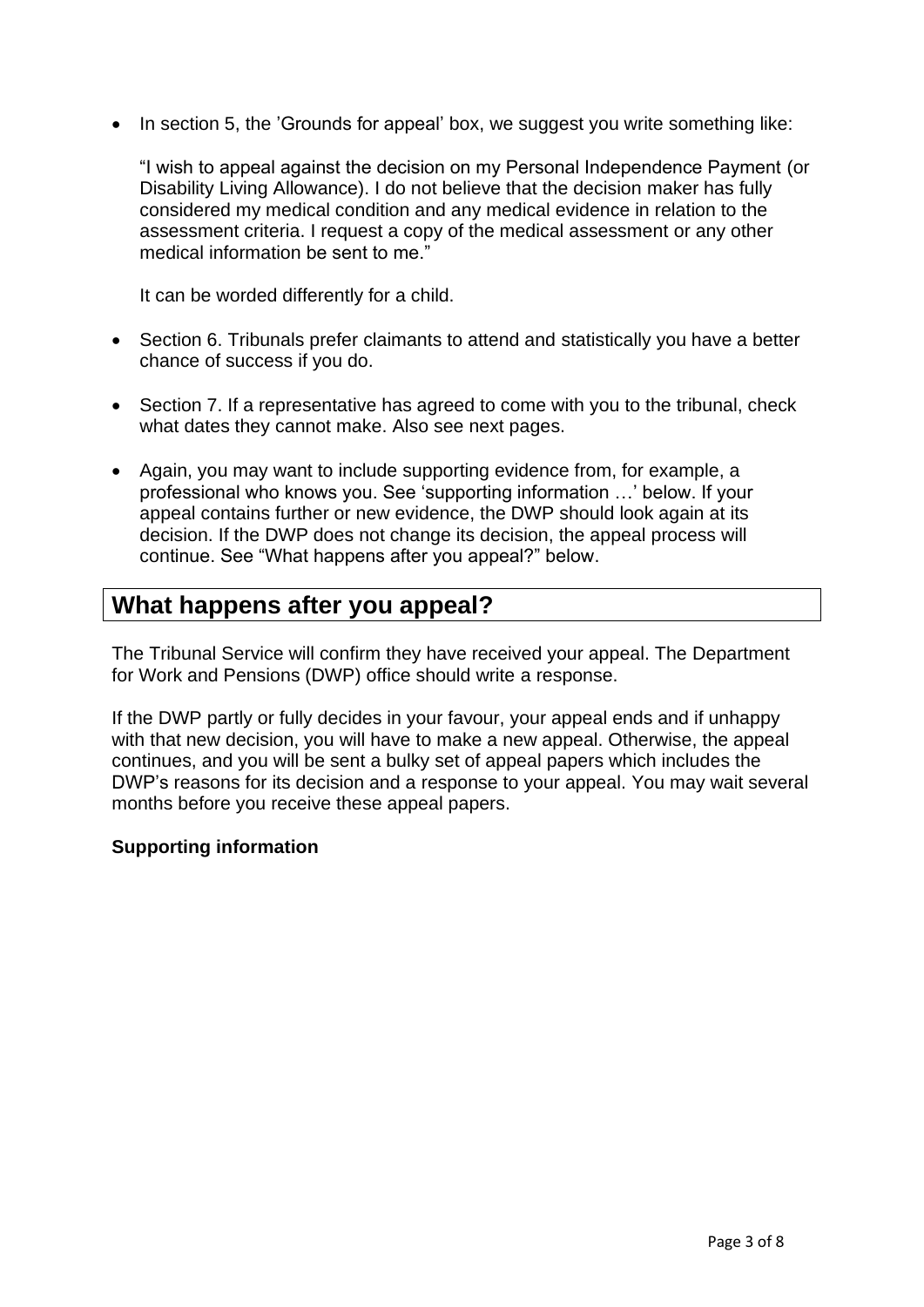Supporting information is really important to increase your chance of success. You are entitled to see your medical record and medications free. The NHS encourage this to be done online: [https://www.nhs.uk/using-the-nhs/about-the-nhs/how-to](https://www.nhs.uk/using-the-nhs/about-the-nhs/how-to-access-your-health-records/)[access-your-health-records/.](https://www.nhs.uk/using-the-nhs/about-the-nhs/how-to-access-your-health-records/) In addition, you can ask your GP to provide a letter confirming your medical conditions and medication and whether he/she can confirm any of the difficulties you say you have with getting about and looking after yourself. You could also ask for a letter from anyone else helping you or who knows you, such as a support worker, CPN, hospital doctor, physiotherapist, health visitor. It may be helpful for you to show them the assessment criteria and explain which parts of it you satisfy. For example, PIP involves scoring points for being unable to carry out certain listed activities. The section 'Further information and advice' below shows you where to find the criteria and points. Such evidence is very helpful. Your own evidence (for example what you wrote in your claim form or what you tell the tribunal in your own words) is best backed up with evidence – as described above, but it be sufficient for the tribunal to allow your appeal, provided it is believable and not exaggerated.

Keep a diary of your care or mobility needs that relate to the PIP, DLA or AA criteria. It can be very helpful for you to and the tribunal to understand your needs and their frequency. Explain any help that you need whether you get it or not.

The tribunal can only consider your needs at the date of the decision which you are appealing and not after, so it won't help to say it's got worse since then. You will find that date of the decision on the front page of the appeal papers where it states, "date of decision." Therefore, you should ask for any supporting evidence to relate to your situation at that time, not later.

Some GPs and others may charge you for a letter. If you cannot afford this, you can ask the Tribunals Service to obtain your medical records. If the Tribunal agrees, it would pay the fee not you. Your request to the Tribunal should contain the following instruction: "I consent to the Tribunal obtaining my medical records for a period which it thinks is necessary to decide my appeal, but no earlier".

There are many organisations that provide advice and guidance on completing PIP, DLA and AA claim forms and the criteria. Some of them relate to specific conditions. See further information and advice below.

#### **Where does the tribunal take place?**

For people who live in Newcastle, the tribunal hearing is normally held at: Newcastle Civil & Family Courts and Tribunals Centre Barras Bridge Newcastle upon Tyne NE1 8QF . Phone: 0300 123 1142. Email: [contactsscs@justice.gov.uk](mailto:contactsscs@justice.gov.uk)

More details can be found by typing in your postcode at: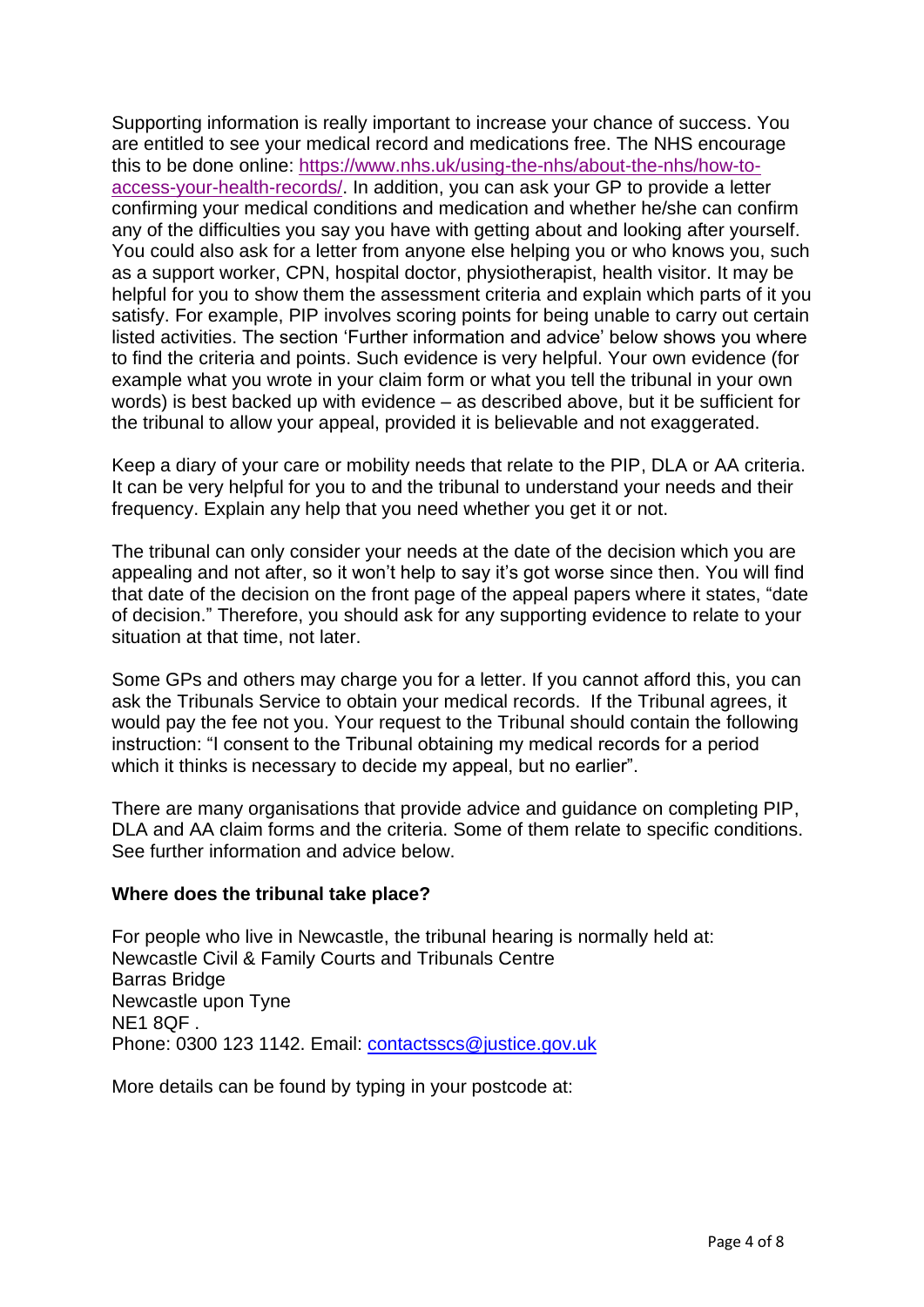[https://www.find-court-tribunal.service.gov.uk/courts/newcastle-civil-family-courts](https://www.find-court-tribunal.service.gov.uk/courts/newcastle-civil-family-courts-and-tribunals-centre)[and-tribunals-centre](https://www.find-court-tribunal.service.gov.uk/courts/newcastle-civil-family-courts-and-tribunals-centre)

If you are too ill to travel to the tribunal venue, the Tribunals Service can arrange for your appeal to be held at your home. This is known as a **domiciliary hearing**. You should obtain a letter from your doctor confirming that you are too ill to travel. However, domiciliary hearings are granted only in exceptional circumstances so your request may be refused even if you have a doctor's letter.

You may also be offered a **telephone** or **video** appeal, which was developed during **Coronavirus** 

### **At the tribunal hearing**

You may have a representative with you, but you can also have a companion. When you arrive at the tribunal, you will be shown where to go and register your arrival.

For PIP, DLA and AA appeals the tribunal panel consists of three members comprising a judge (usually a solicitor), a doctor and a lay person who has experience of disability needs. The judge will chair the proceedings, will introduce everyone and will also write notes. Make sure you do not speak too fast! PIP, DLA or AA tribunals cannot carry out a medical examination. But note that tribunals can however, observe how you entered the room, how long you comfortably sit - which may contradict what you say about your difficulties.

Try not to be intimidated by the tribunal. They are supposed to be friendly, informal and should enable you to explain yourself properly. However, they also need to make a proper and careful decision, weighing up all the evidence and information. You should be prepared to be assertive and make sure you get your points across. Short and simple answers are the best. If you are asked a question, but you do not think it covers the situation, be prepared to add some information to give a fuller picture of your needs.

Sometimes, the DWP may send a Presenting Officer whose job it is to explain to the tribunal why the decision was made rather than to defend the decision. The tribunal is not a contest between you and the DWP but a discussion about your difficulties and how you satisfy the PIP, DLA or AA test.

You are expected to co-operate with the tribunal and answer their questions honestly. Even if you have a strong case, if the tribunal feels you are exaggerating, you may risk not being believed. On the other hand, you should not minimise your needs and explain if you have good and bad days. Again, the evidence you may have from your doctor or your diary mentioned above – can help. Be careful not to verbally contradict what you have already said in writing, for example in the claim form. If you are aware of inconsistencies or you feel the information you previously supplied does not do justice to your needs, then explain why.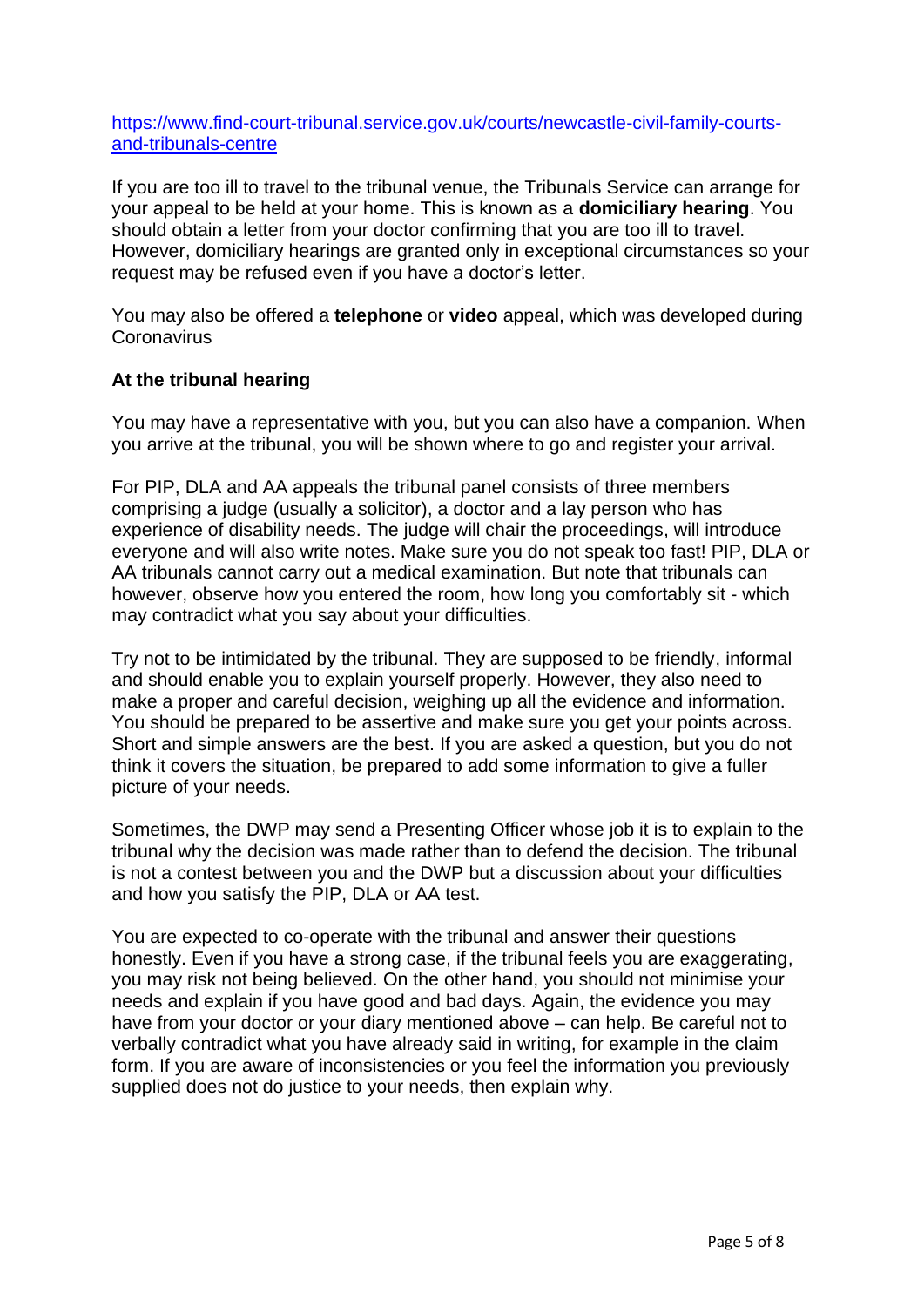The tribunal members will not confine their questions to what is in the papers. They may ask you other questions about your hobbies, how you look after your children, how you get to the shops, how you got to the tribunal and so on. They are not trying to catch you out. They just want to get an idea of how you manage and your needs and whether they satisfy the criteria. But again, just be prepared to answer honestly and consistently.

As stated above, the tribunal can only consider your PIP, DLA or AA needs at the date of the decision which you are appealing and not after. Nevertheless, they may ask whether you are better, worse or about the same compared to the date of the decision you are appealing. If for example, your condition is about the same now as it was then, you can simply answer the tribunal's questions based upon how you are now, because there has been no change in your difficulties. That is often helpful to the tribunal.

If you say you are a lot worse now than the at the date of the decision, that may - in the minds of the tribunal - minimise your needs at that time.

### **At the end of the tribunal hearing**

After the tribunal has considered the appeal, you will usually be given a short decision. Otherwise it will be sent to you by post.

If the tribunal allows your appeal and you are happy with its decision, then you need do nothing. The Tribunal will send a copy of its decision to the DWP who should, within a few weeks, put into place the tribunal's decision, including payment of any arrears.

# **What if you are unhappy with the tribunal's decision?**

If you disagree with the tribunal decision, you should read the information sheet that came with the tribunal's decision. That tells you how to challenge the decision. The first step is to write to the Tribunal Service requesting that you are issued with a '**statement of reasons**'. This will set out how the Tribunal reached its decision.

Once you receive the tribunal's reasons, you have a month to ask the tribunal for '**permission to appeal to the Upper Tribunal**'. A tribunal decision can only usually be challenged 'on a point of law'. This can include many reasons, such as not understanding or correctly applying the law, breaching the rules of natural justice or not giving adequate reasons for its decision. Remember to quote your national insurance number in your letter.

The Tribunals Service will normally write to you within a few weeks to advise whether it has granted you permission to appeal. A refusal at this stage is not unusual. You then need to appeal directly to the Upper Tribunal using form UT1 available from the Tribunal Service or [www.gov.uk/government/collections/administrative-appeals](http://www.gov.uk/government/collections/administrative-appeals-chamber-upper-tribunal-forms)[chamber-upper-tribunal-forms](http://www.gov.uk/government/collections/administrative-appeals-chamber-upper-tribunal-forms)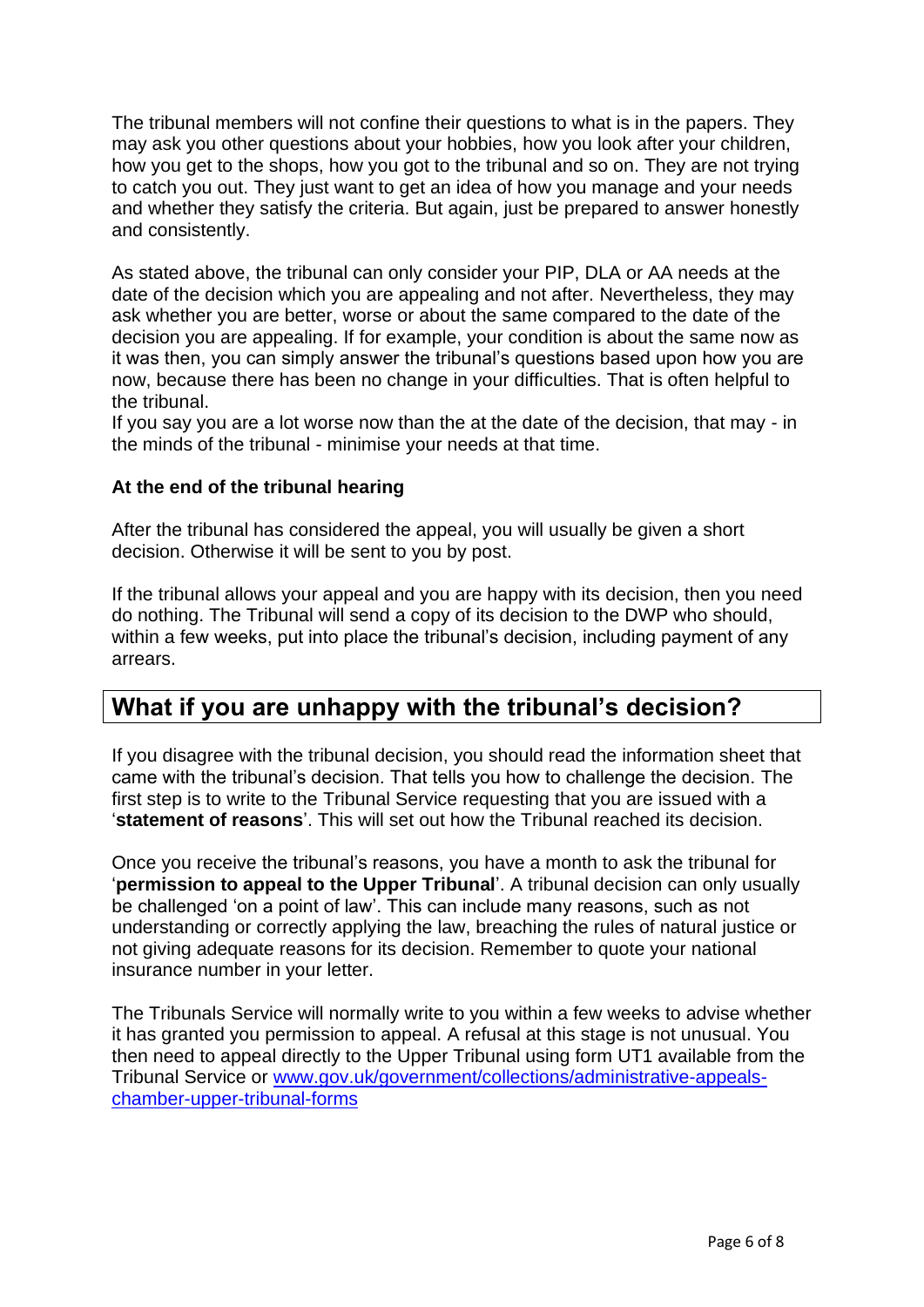Your reasons for appealing will be the same as before, i.e. error in law. Your completed UT1 form should be received by the Upper Tribunal within one month of the date of the letter that refused you permission to appeal. If the Upper Tribunal decides the First Tier Tribunal made an error in law, it can make the correct decision or send it back to another Tribunal to reconsider the appeal from fresh usually with some guidance.

# **Further information and advice**

## **More guidance on challenging benefit decisions from:**

## **Citizens Advice**

[http://www.adviceguide.org.uk/england/benefits\\_e/benefits\\_benefits\\_introduction\\_ew](http://www.adviceguide.org.uk/england/benefits_e/benefits_benefits_introduction_ew/benefits_problems_with_benefits_and_tax_credits_e.htm) [/benefits\\_problems\\_with\\_benefits\\_and\\_tax\\_credits\\_e.htm](http://www.adviceguide.org.uk/england/benefits_e/benefits_benefits_introduction_ew/benefits_problems_with_benefits_and_tax_credits_e.htm)

## **Disability Rights UK**

<https://www.disabilityrightsuk.org/appeals-and-mandatory-reconsiderations>

## **The Government and the Tribunal Service**

[https://www.gov.uk/government/publications/social-entitlement-chamber-tribunal](https://www.gov.uk/government/publications/social-entitlement-chamber-tribunal-procedure-rules)[procedure-rules](https://www.gov.uk/government/publications/social-entitlement-chamber-tribunal-procedure-rules)

<https://www.gov.uk/appeal-benefit-decision>

## **DWP contact details:**

- PIP claim: Phone 0800 917 2222. Textphone 0800 917 7777. [Relay UK](https://www.relayuk.bt.com/) (if you cannot hear or speak on the phone): 18001 then 0800 917 2222
- PIP enquiries on an existing award: Phone 0800 121 4433. Textphone 0800 121 4493.
- DLA: Phone: Phone 0800 121 4600. Textphone 0800 121 4523. [Relay UK](https://www.relayuk.bt.com/) (if you cannot hear or speak on the phone): 18001 then 0800 121 4600
- Attendance Allowance: Phone 0800 731 0122. Textphone 0800 731 0317. Relay [UK](https://www.relayuk.bt.com/) (if you cannot hear or speak on the phone): 18001 then 0800 731 0122

[Video relay service](https://main.signvideo.me/app/8/10031) for British Sign Language (BSL) users - [check you can use the](https://www.youtube.com/watch?v=Osx7FFxFpNY)  **[service](https://www.youtube.com/watch?v=Osx7FFxFpNY)** 

# **Information on PIP, DLA and AA**:

## **DWP Guidance – including the assessment criteria:**

The Personal Independence Payment PIP toolkit <https://www.gov.uk/guidance/the-personal-independence-payment-pip-toolkit>

#### **Disability Rights UK guidance including the assessment criteria:**

Guide to PIP:<http://www.disabilityrightsuk.org/personal-independence-payment-pip> Guide to DLA:<http://www.disabilityrightsuk.org/disability-living-allowance-dla> Guide to AA:<https://www.disabilityrightsuk.org/attendance-allowance-aa>